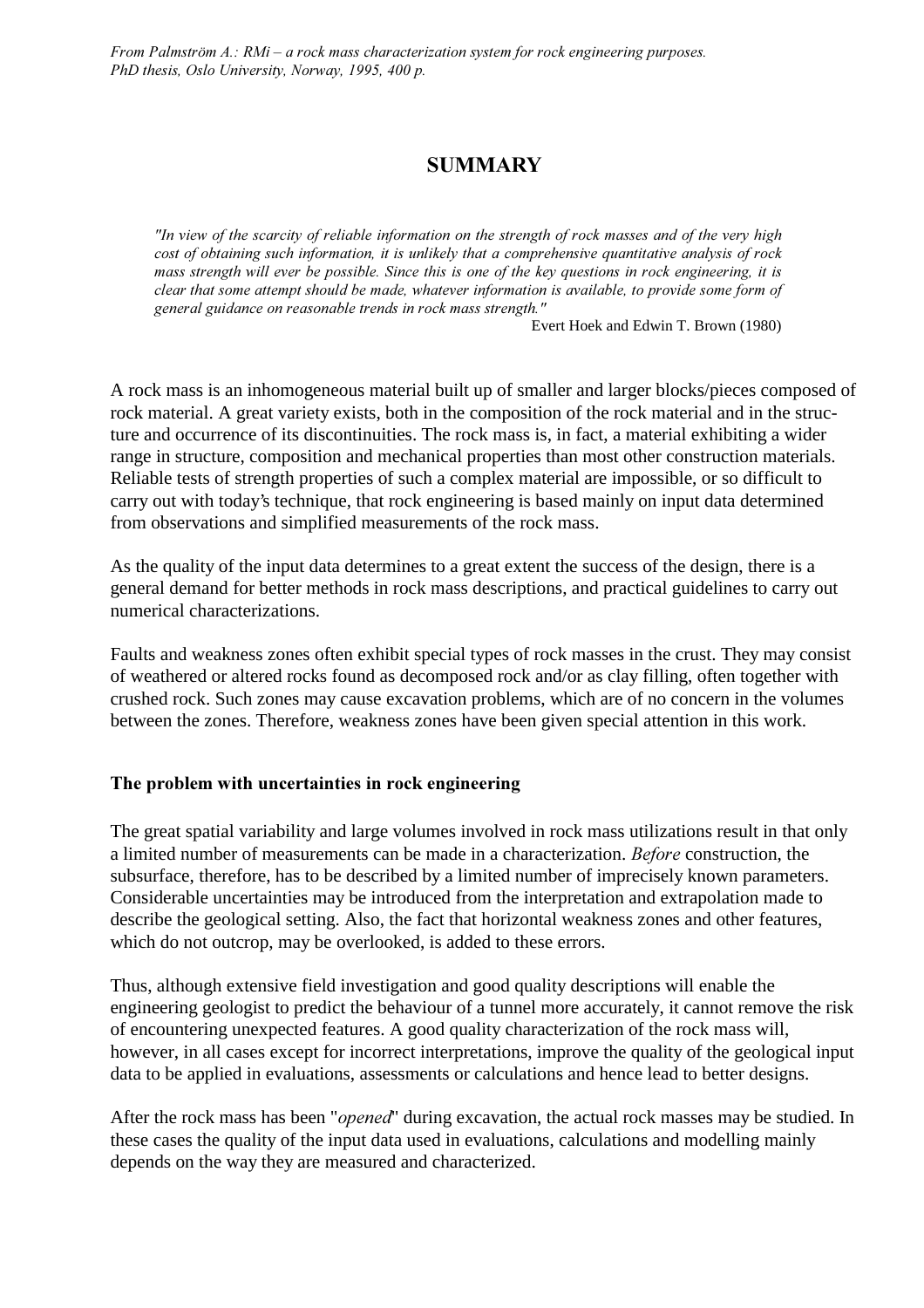The main purpose of this work has been to improve the quality in rock engineering by providing better input data for characterizing the rock mass based on selected, well defined geological parameters. Methods for field descriptions of outcrops, as well as logging of drill cores and geophysical measurements, have been included.



Fig. 1 General layout of the RMi system for rock engineering and design

# A methodology for strength characterization of rock masses

As a rock mass basically is composed of intact rock penetrated by joints, its behaviour depends not only on the properties of the intact material and the discontinuities separately, but also on the way they are combined. Thus, there are several complications which arise when the parameters of a rock mass shall be described:

- 1. The intact rock is inhomogeneous and variable.
- 2. The discontinuities are diverse in nature (i.e. their variations involve more than ten characteristics).
- 3. The geometrical arrangement of discontinuities is infinitely variable.



Fig. 2 The main parameters in a rock mass.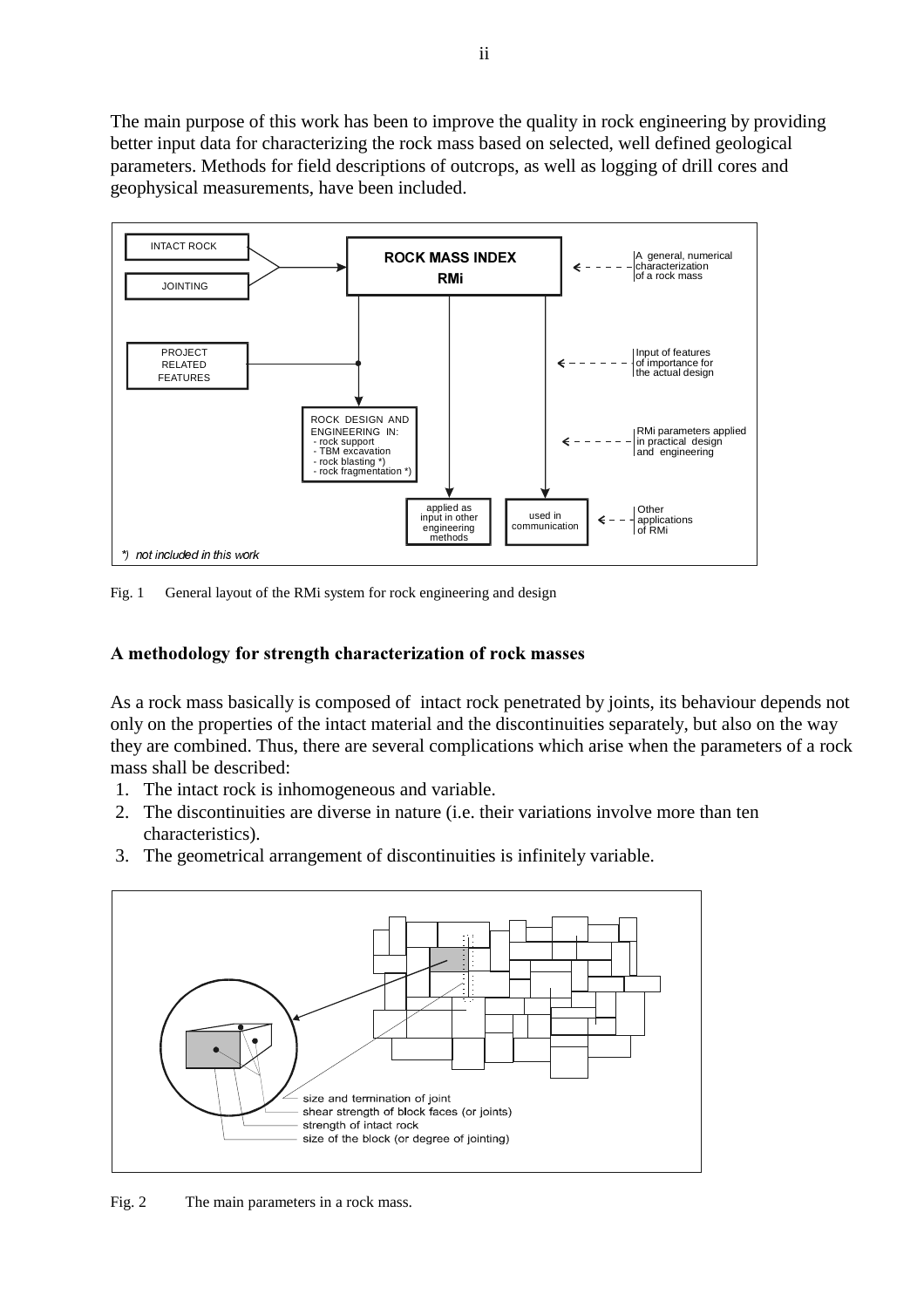Because of these structural variations and the often large volumes involved, the properties of a rock mass have to be determined from observations backed by laboratory tests of small specimens. Thus, the evaluations and assessments applied in engineering are largely empirical, typically applied in the classification schemes.

The rock mass index (RMi) developed in this work is a general characterization of rock masses in which their main parameters are included. In principle it is based on the reduction in the strength of the intact rock due to the presence of joints. This is expressed as

$$
RMi=\sigma_c\!\times JP
$$

where  $\sigma_c$  is the uniaxial compressive strength of intact rock measured on 50 mm samples;

- JP is the jointing parameter, i.e. the reduction factor from jointing. It consists of :
	- the degree of jointing (given as block size); and
	- the joint characteristics, representing the joint wall roughness and alteration, as well as the size of the joint.



Fig. 3 Combination of the selected parameters in the Rock Mass index.

It is practically impossible to carry out triaxial or shear tests on rock masses at a scale similar to that of underground excavations. As the rock mass index, RMi, is meant to express the compressive strength of a rock mass, a calibration has been carried out. Data from 8 large-scale tests and 1 back analysis of a prototype situation have been applied. The data contained test results of the uniaxial compressive strength and the inherent parameters of the rock mass. The values for Vb and jC have been plotted in Fig. 4, and the lines representing constant jC have been drawn. In this way Vb and jC have been combined to express the jointing parameter, JP. From the lines the jointing parameter can be expressed as

$$
JP = 0.2 \times \sqrt{jC} \times Vb^{D}
$$

where jC = the joint condition factor, Vb = the block volume, and D = 0.37 jC<sup>-0.2</sup>

Significant *scale effects* are generally involved when a 'sample' is enlarged from laboratory size to field size. From the calibration described above, RMi is tied to large samples where the scale effect has been included in JP. For massive rock masses, however, where the jointing parameter JP  $\approx 1$ , the scale effect for the uniaxial compressive strength must be accounted for, as it is related to 50 mm sample size.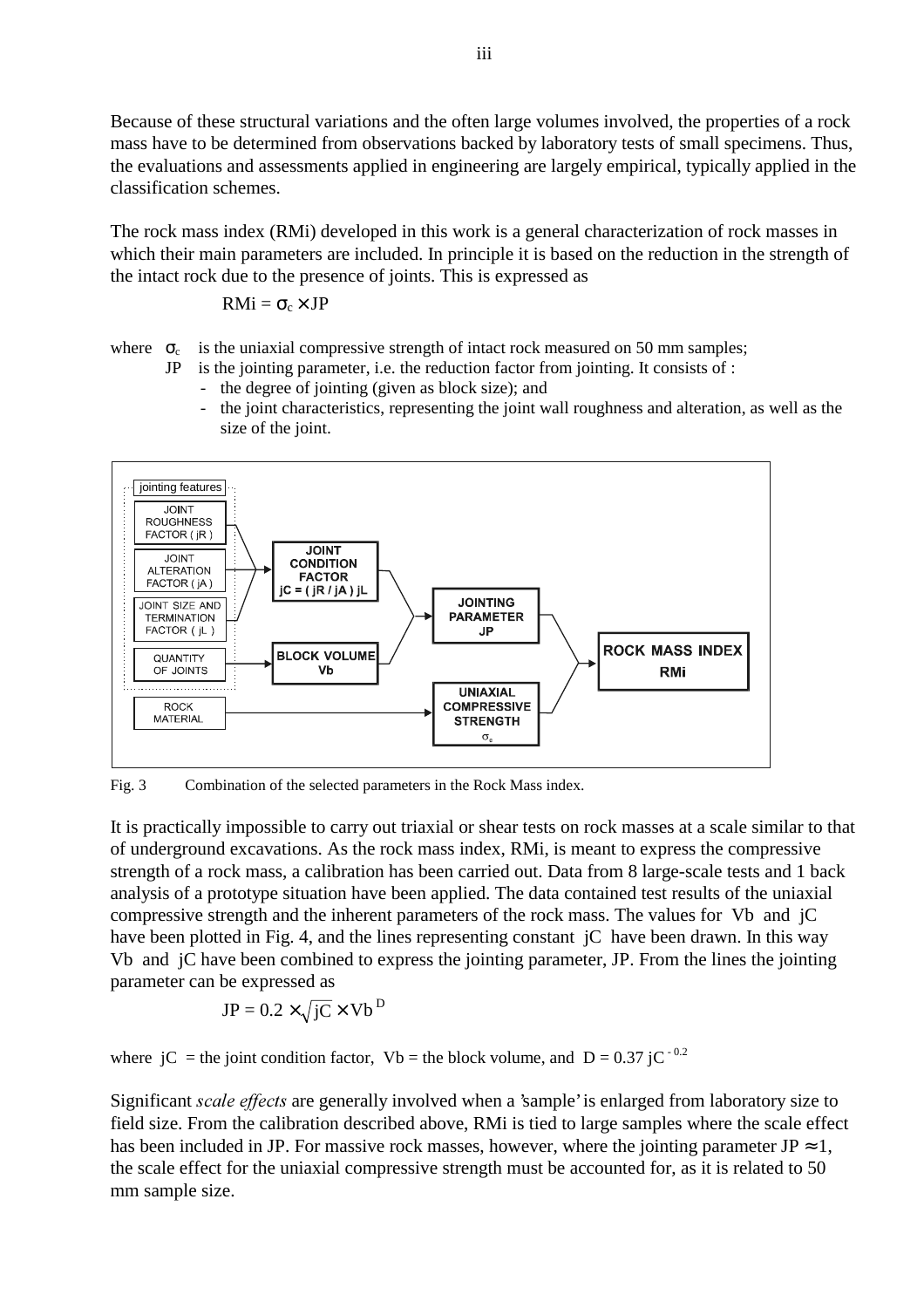This scale effect is expressed as

$$
\sigma_{c^f} \, = \sigma_{c^{50}} \, (0.05/Db)^{\,0.2}
$$

where  $\sigma_{c50}$  is the uniaxial compressive strength for 50 mm sample size, and Db is the equivalent block diameter.

The approximate block diameter may be found from  $Db = \sqrt[3]{Vb}$ , or, where a pronounced joint set occurs, simply by applying the spacing  $(S1)$  of this set  $(Db = S1)$ . The scale effect of compressive strength has been included in Fig. 4 to assess the jointing parameter.



Fig. 4 Diagram for calculating the jointing parameter from block volume (Vb) and joint condition factor (jC). Example shown: from input values  $Vb = 0.3$  m<sup>3</sup> and jC = 2 the value of JP = 0.2. In massive rock the approximate scale effect is shown by the dotted line and its reduction factor.

RMi may be considered as a quality index of the rock mass as a construction material. This is similar to the classification used for concrete (which is based on its uniaxial compressive strength). Both hard rocks and soft rocks can be included in the RMi characterization of rock masses for rock engineering.

# The parameters used in the RMi

The *degree of jointing* (i.e. the quantity of joints) is regarded as a main feature in the strength and behaviour of a rock mass. By characterizing this parameter by the block volume (Vb) it is possible to describe most variations in jointing, and at the same time include its three-dimensional character.

Direct description of the block volume in the field is especially useful where small blocks or irregular jointing occur; further it may improve core logging of crushed rock where the size of the particles is small enough to be observed. Mathematical correlations between several methods for characterizing the quantity of joints (see Fig. 5) have been worked out.

Ideally, all the *characteristics* included in the joint condition factor, i.e.:

$$
jC = \frac{\text{joint roughness factor (jR)}}{\text{joint alteration factor (jA)}} \times (\text{joint size factor (jL)})
$$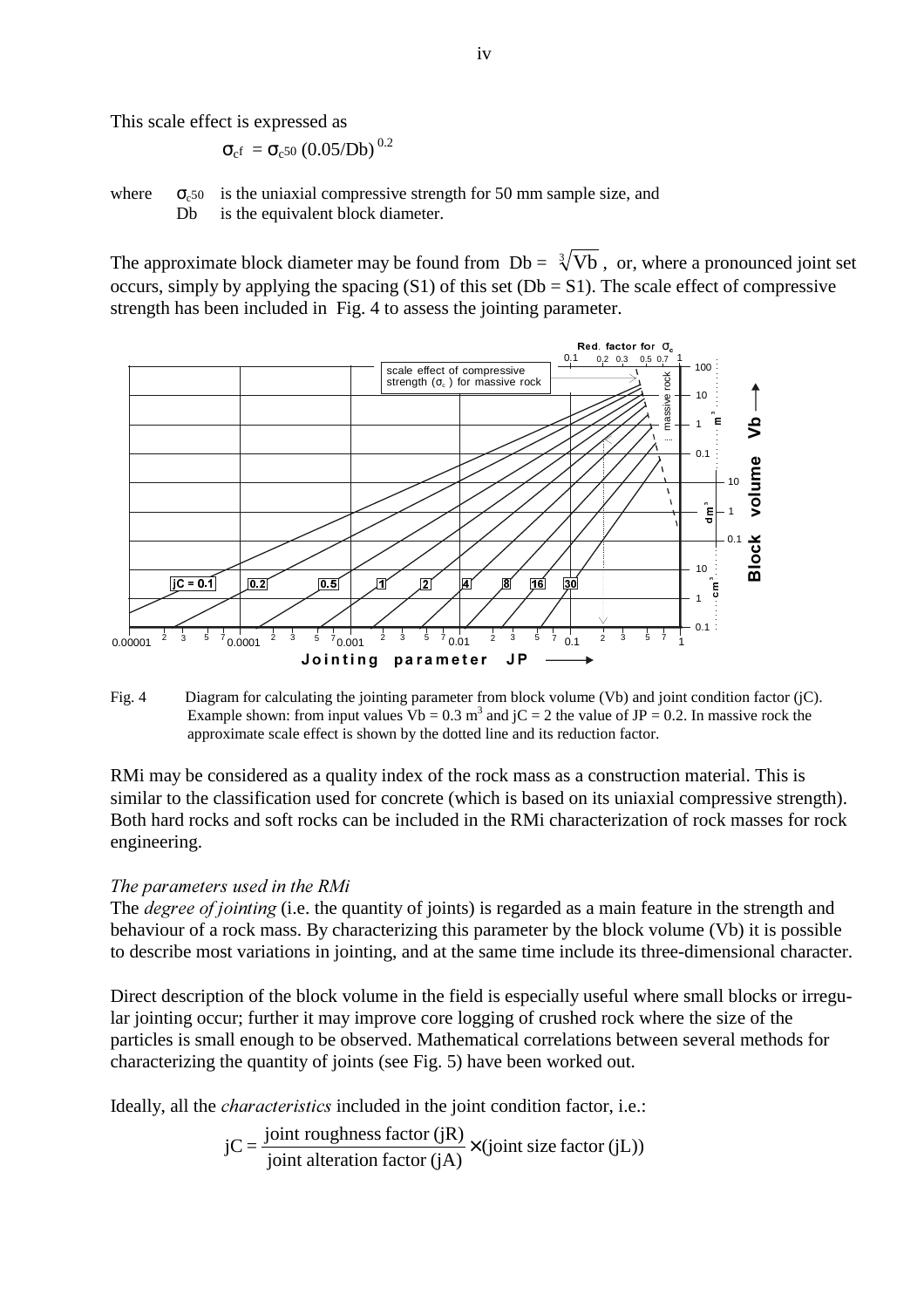should be measured accurately; jR and jA from shear strength or friction tests, and jL from the measured length and termination of the joint. Such measurements of the joints would generally be either extremely time-consuming, or in most cases, practically impossible to carry out. Generally only a limited amount of the joints can be characterized in a rock mass, and simplified methods have to be applied. Therefore, the parameters in the joint condition factor have been given ratings, which can be determined from defined descriptions. The proposed RMi system has some features similar to those of the Q-system (Barton et al., 1974). Thus, jR and jA are almost the same as Jr and Ja in the Q-system, The joint size and continuity factor (jL) is introduced in RMi as it often has a significant impact on rock mass behaviour.



Fig. 5 Developed correlations between various methods to measure the degree of jointing and the block size.



Fig. 6 The block shape factor determined from the joint spacings provided by 3 joint sets intersecting at right angles. Example: For joint spacings 0.2 m, 0.8 m, and 3 m the spacing ratios are 4 and 15, which gives  $\beta$  = 135 corresponding to a 'long&flat' block type.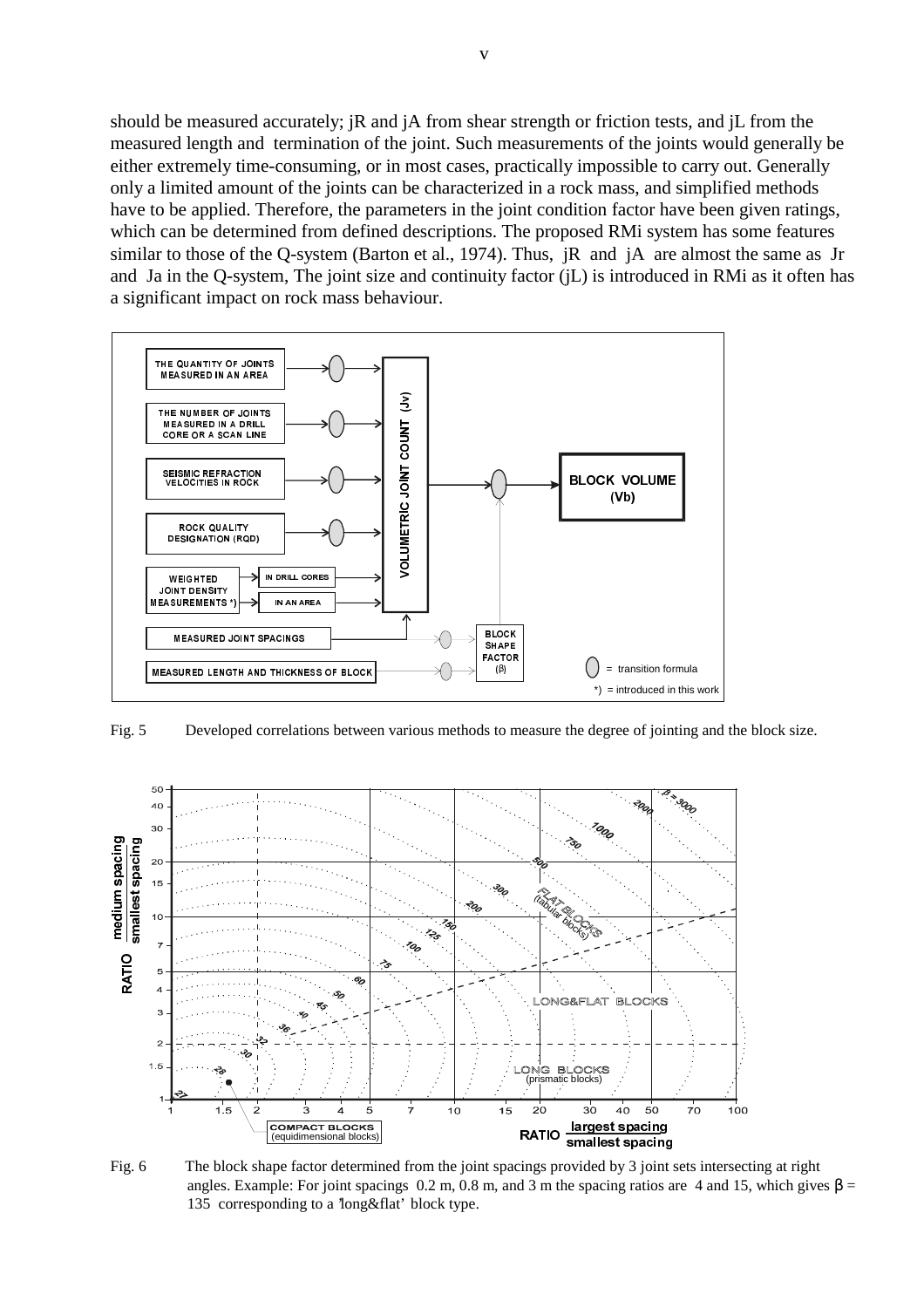The RMi can also be found by simplified measurements resulting, of course, in less accurate estimates. These simplifications may be:

- The compressive strength can be determined from simple field tests or from rock descriptions as is described in Appendix 3.
- If the condition of the joints has not been measured, it may be assumed that  $iC = 1.75$ ("common" joint condition) for which the jointing parameter can be expressed as  $JP = 0.26$  Vb

<sup>1/3</sup>, or even more simply where the 3 joint sets have similar spacings (Sj): JP = 0.26 Sj.

The strong influence that the number of joint sets has on the behaviour of rock masses is expressed in the block shape factor  $(\beta)$ , which has been introduced to characterize the main types of blocks. It is applied in the correlation between the volumetric joint count (Jv) and block volume as

 $Vb = \beta \times Jv^{-3}$ 

β may be found from Fig. 6 or more roughly from  $\beta = 20 - 7 S_{\text{max}} / S_{\text{min}}$ 

where  $S_{\text{max}}$  and  $S_{\text{min}}$  are the longest and shortest dimensions of the block.

The methods described outline how the various parameters applied in RMi can be determined either from commonly used measurements and/or from measurements developed in this work. In variable rock masses, for instance where the block size varies and/or the joint condition factor is different for the various joint sets, some guidelines have been given on how to combine these variables to find a representative joint condition factor (JP).

# The use of the RMi in rock engineering

As a relative strength index for rock masses, the RMi expresses numerically the quality of the rock mass. RMi may be applied in various methods used in practical rock engineering. In addition, some of the parameters in RMi can be used individually in classification systems on stability, where they may improve the input and/or because they may be easier and or more accurately characterized.

| - TVDF | ACTUAL BROCESS OR HER                                          |
|--------|----------------------------------------------------------------|
|        | WITH INDICATION WHERE THE RMi CAN BE APPLIED.                  |
|        | TABLE 1 MAIN TYPES OF WORKS CONNECTED TO ROCKS AND ROCK MASSES |

| <b>TYPE</b>                                 | <b>ACTUAL PROCESS OR USE</b>                                                                                                                                                                       |
|---------------------------------------------|----------------------------------------------------------------------------------------------------------------------------------------------------------------------------------------------------|
| Treatment of rocks                          | - drilling (small holes)<br>- boring (TBM boring, shaft reaming) <sup>*</sup><br>- blasting <sup>*</sup><br>- fragmentation <sup>*</sup><br>- crushing<br>- grinding<br>$-$ cutting $\overline{a}$ |
| Application of<br>rocks                     | - rock aggregate for concrete etc.<br>- rock fill<br>- building stone                                                                                                                              |
| Utilization of rock<br>masses               | - in underground excavations (tunnels, caverns, shafts) <sup>*</sup><br>- in surface cuts/slopes/portals <sup>*</sup> )                                                                            |
| <b>Construction works</b><br>in rock masses | - excavation works<br>- rock support"<br>- water sealing                                                                                                                                           |

 $^{*}$ ) Areas where the system is of particular interest.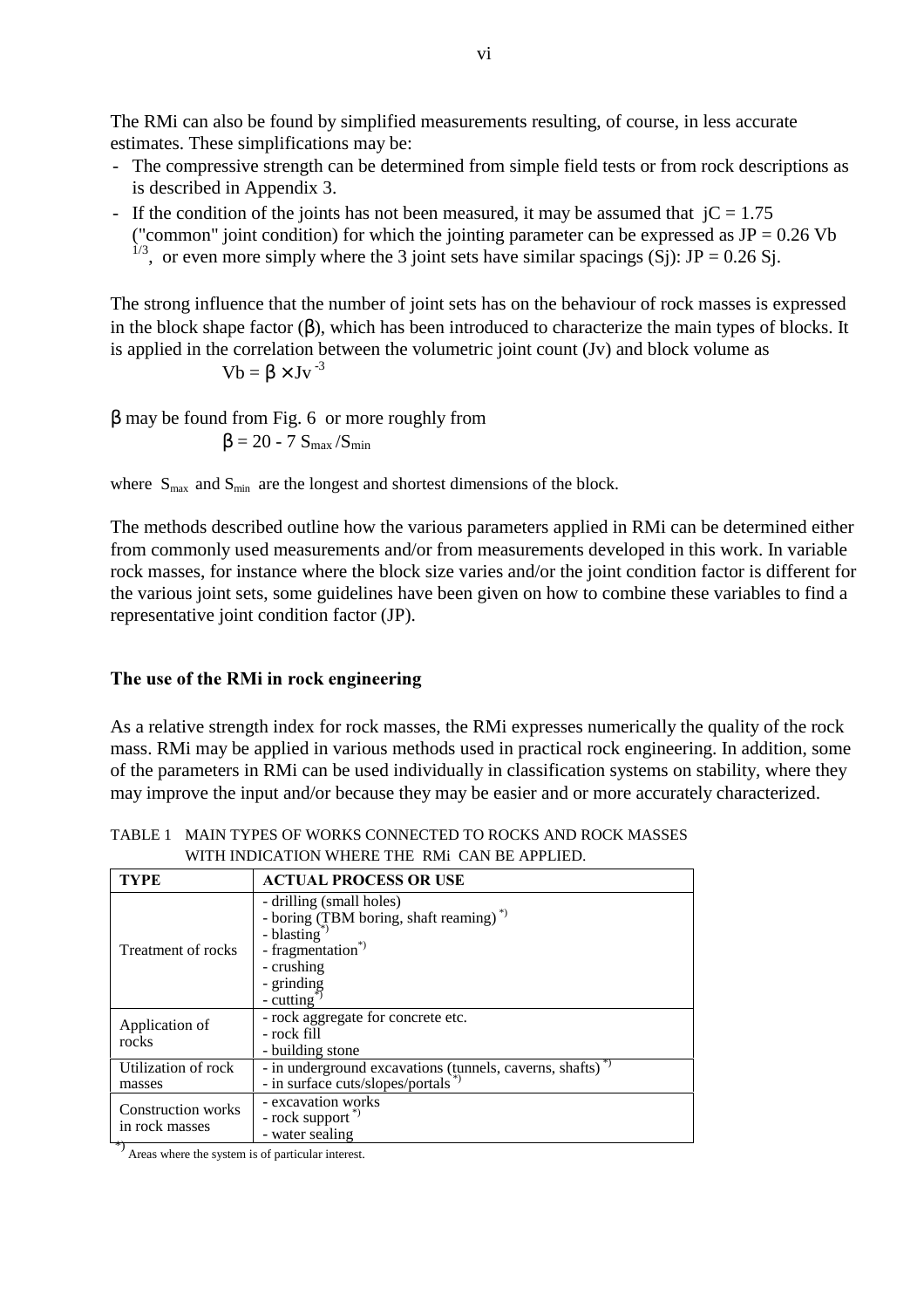When applied in rock engineering, as well as in construction and utilization purposes, the RMi value or its parameters are adjusted for local features of importance to the engineering purpose as indicated in Fig. 1. Table 1 shows also other areas for applying RMi.

As the RMi expresses the inherent properties of rock masses, it is possible to compare RMi values from various locations directly. In this way RMi may contribute to improved communication between people involved in rock construction. Fig. 7 shows the main applications of RMi and/or its parameters in rock mechanics and rock engineering.



Fig. 7 Various applications of RMi and its parameters.

# RMi applied as input to the Hoek - Brown failure criterion

As RMi expresses the relative compressive strength of rock masses ( $\sigma_{cm}$ ), it represents a special case in the Hoek-Brown failure criterion of rock masses

$$
\sigma_{\rm cm} = \sigma_{\rm c} \times s^{1/2}
$$

where  $\bar{s}$  is a constant representing the rock mass properties.

The determination of JP =  $s^{1/2}$  from block size and joint characteristics introduces an easier and more direct and accurate method to find the value of  $s$  than the method presented by Hoek and Brown. Also the  $m$  factor in Hoek-Brown failure criterion for rock masses can easily be determined from JP and the type of rock. This improvement will indirectly be of benefit in rock mechanics as these factors ( $s$  and  $m$ ) can be applied to assess the shear strength for continuous rock masses as well as input to ground response curves.

# RMi applied in classification systems

RMi offers interesting possibilities to quantify the behaviouristic descriptions applied in the NATM. From the shear strength and - when RMi has been further developed - the deformation modulus of rock masses, it is possible to determine the 'Kennlinie-Bemessungsverfahren'. This is a type of Fenner-Pacher curves (ground response curves) from which displacements as well as rock support can be estimated in the NATM.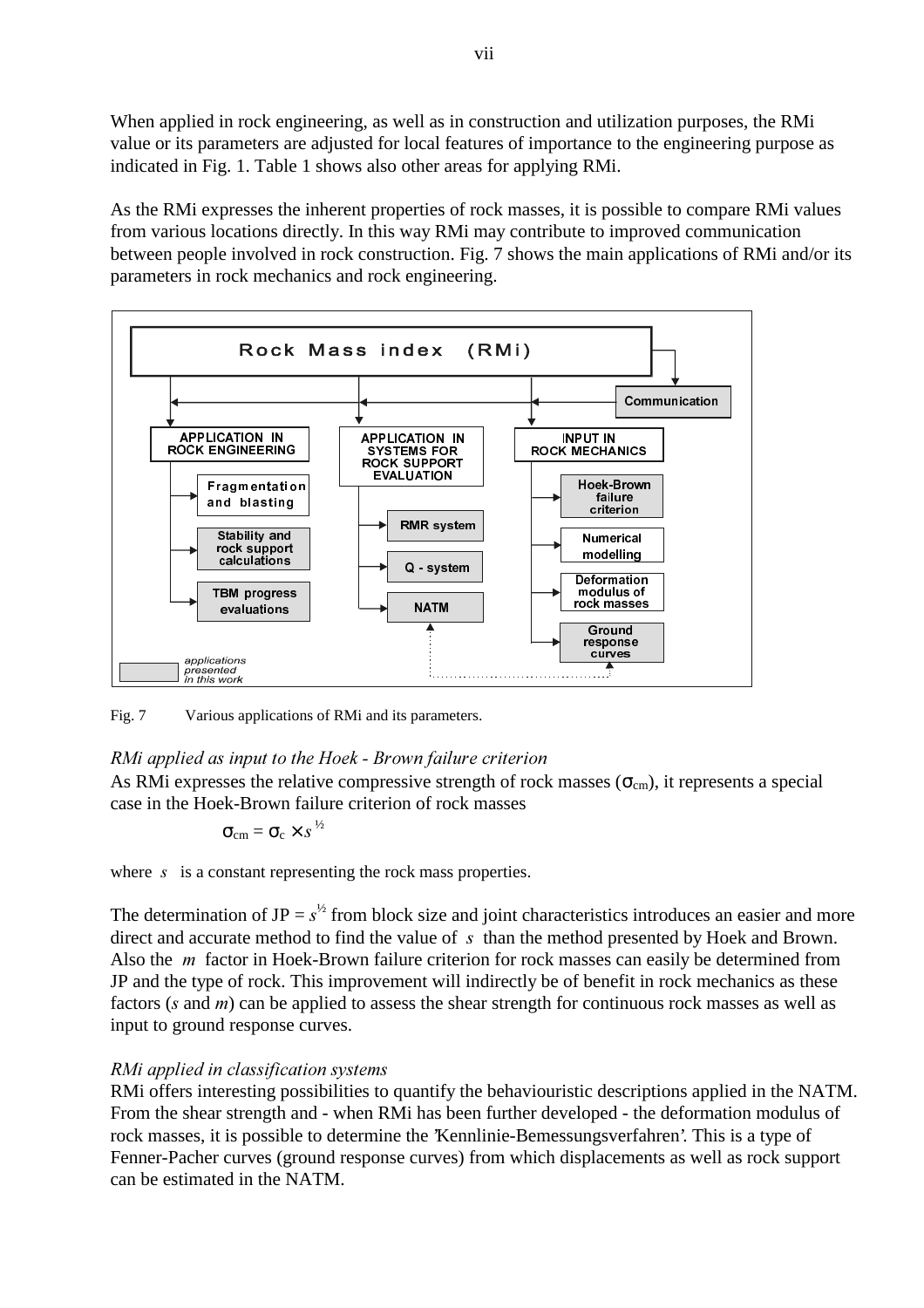As the RMR system of Bieniawski (1973) is based on the sum of several parameters, while RMi and partly also the parameters involved in it are exponentially characterized, it is difficult to directly apply RMi in RMR. The NGI Q system has, however, a similar structure and partly the same parameters as RMi. It is the classification system, which is most similar to RMi, and in which the parameters applied in RMi can best be utilized. If block volume (Vb) is applied instead of RQD/Jn, the author feels that the Q system would be significantly improved. Also the use of the joint condition factor, jC, instead of Jr/Ja may improve Q because jC includes more of the joint characteristics.

# RMi applied in assessment of rock support

Whereas the stability of a tunnel opening in a *continuous* material can be related to the intrinsic strength and deformation properties of the bulk material, stability in a *discontinuous* material depends primarily on the character of the joints and the block size. To assess stability in underground openings the ground has, therefore, been divided into continuous and discontinuous ground, determined by the continuity factor,  $CF =$  tunnel diameter/block diameter

Discontinuous ground occurs where  $CF =$  approx. 5 - 100, else the ground is continuous. In this manner, particle, fragment, block size, or joint spacing becomes indicative of tunnel behaviour.



Fig. 8 The application of the RMi to assess rock support in continuous and discontinuous ground. Weakness zones are treated in the same way as discontinuous ground by adjustment to the 'size ratio' and the 'ground condition factor'.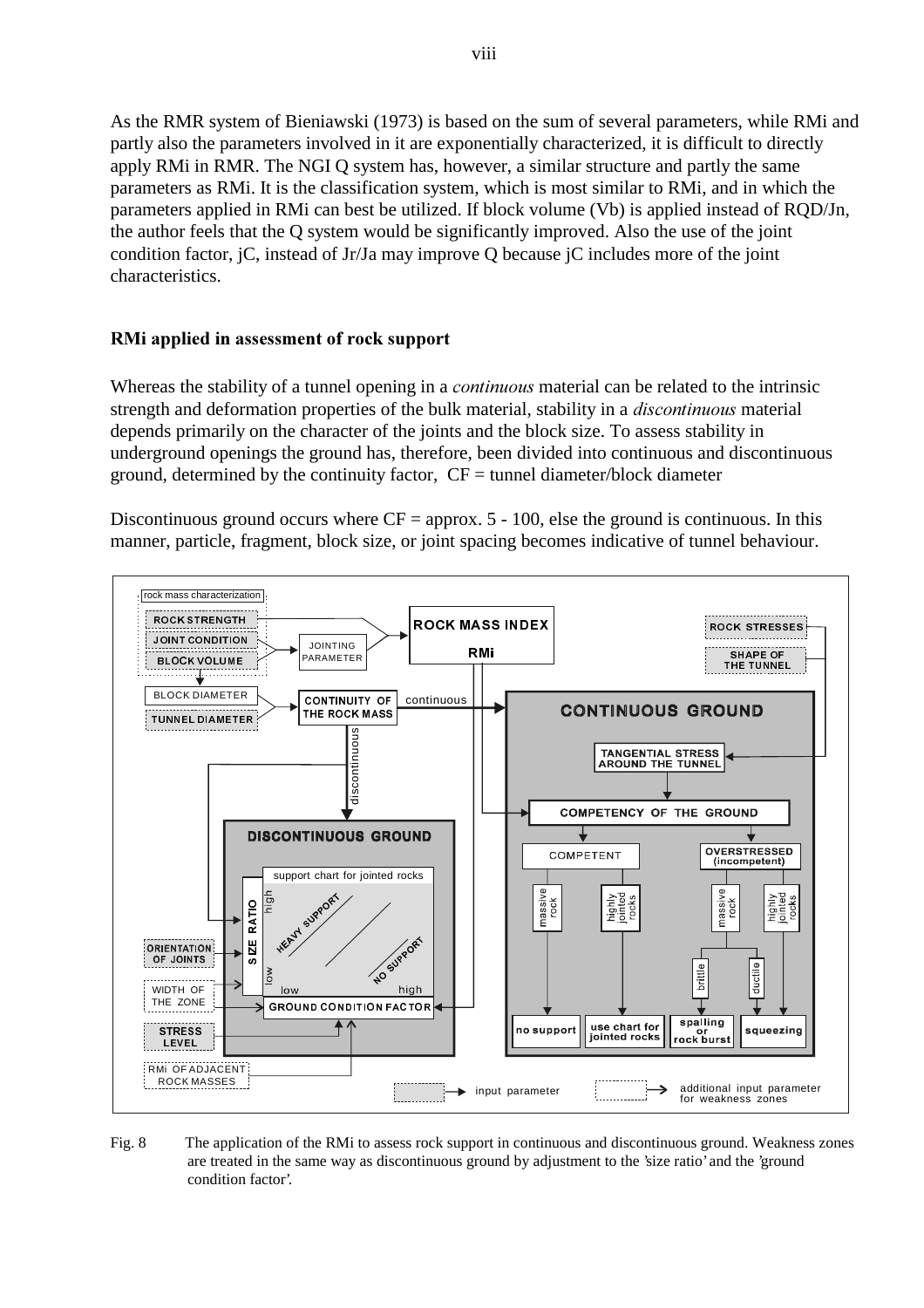### The competency of continuous ground

The competency of continuous ground expresses whether the ground surrounding an underground opening is overstressed or not. It is expressed as the ratio

$$
Cg=RMi/\sigma_\theta
$$

where  $\sigma_{\theta}$  is the tangential stresses set up in rock masses surrounding the opening. It depends on the overall stress level, the stress anisotropy and the shape of the opening. A method to estimate the rock stresses and  $\sigma_{\theta}$  has been outlined.

In *competent* ground the compressive strength of the rock mass is higher than the rock stresses. Instability in this type of ground is mainly caused by joints or other structural weaknesses. *Incompetent* ground appears where the rock stresses are higher than the compressive strength of the rock mass. Squeezing develops in deformable rock masses, while rock burst, spalling etc. occurs in massive, brittle rocks. Here, the application of RMi to assess the competency factor opens for improved characterization and rock support of these important groups of ground.

### Discontinuous (jointed) rock masses

Instability of this type of ground is mainly related to loosening and downfalls of one or more blocks in the tunnel periphery mainly determined by the properties of the joints. As these are governed by the joint condition, the block size, and the strength of the wall rock, the rock mass index, RMi, is suitable as a main input to the ground condition factor

$$
Gc = SL \times RMi \times C
$$

where SL is the stress level factor with ratings between 0.2 and 1.5.

C is the gravity adjustment factor to compensate for the greater stability of a vertical wall compared to a horizontal roof. It varies between 5 and 1 respectively.

The equivalent block diameter (Db) related to the size of the opening has been selected as the second parameter in the assessment of rock support in discontinuous ground. In the tunnel periphery Db depends on the orientation of the joints relative to the tunnel; thus, the 'size ratio' is expressed as

$$
Sr = (Dt/Db) Co/Nj
$$

where Dt is the diameter of the tunnel, i.e, its span or width (Wt) or height (Ht),

- Db is the equivalent block diameter, the shortest side of the block, which often is the spacing of the main joint set.
- Co is a factor for the orientation of the main joint set varying between 1 and 3.
- Nj is a factor for the number of joint sets

Simplified expression have been derived for 'common' hard rock mass conditions, from which the factors Gc and Sr can easily be determined.

### Faults and weakness zones

Compared to the 'normal' rock masses, weakness zones and faults form a special type of ground as their behaviour and requirement for support often are quite different. The ground condition factor for weakness zones is similar in structure to Gc:

$$
Gc_z = SL \times RMi_m \times C
$$

where  $RMi_m$  is the modified rock mass index which includes the thickness of the zone and influence from the adjacent rock masses.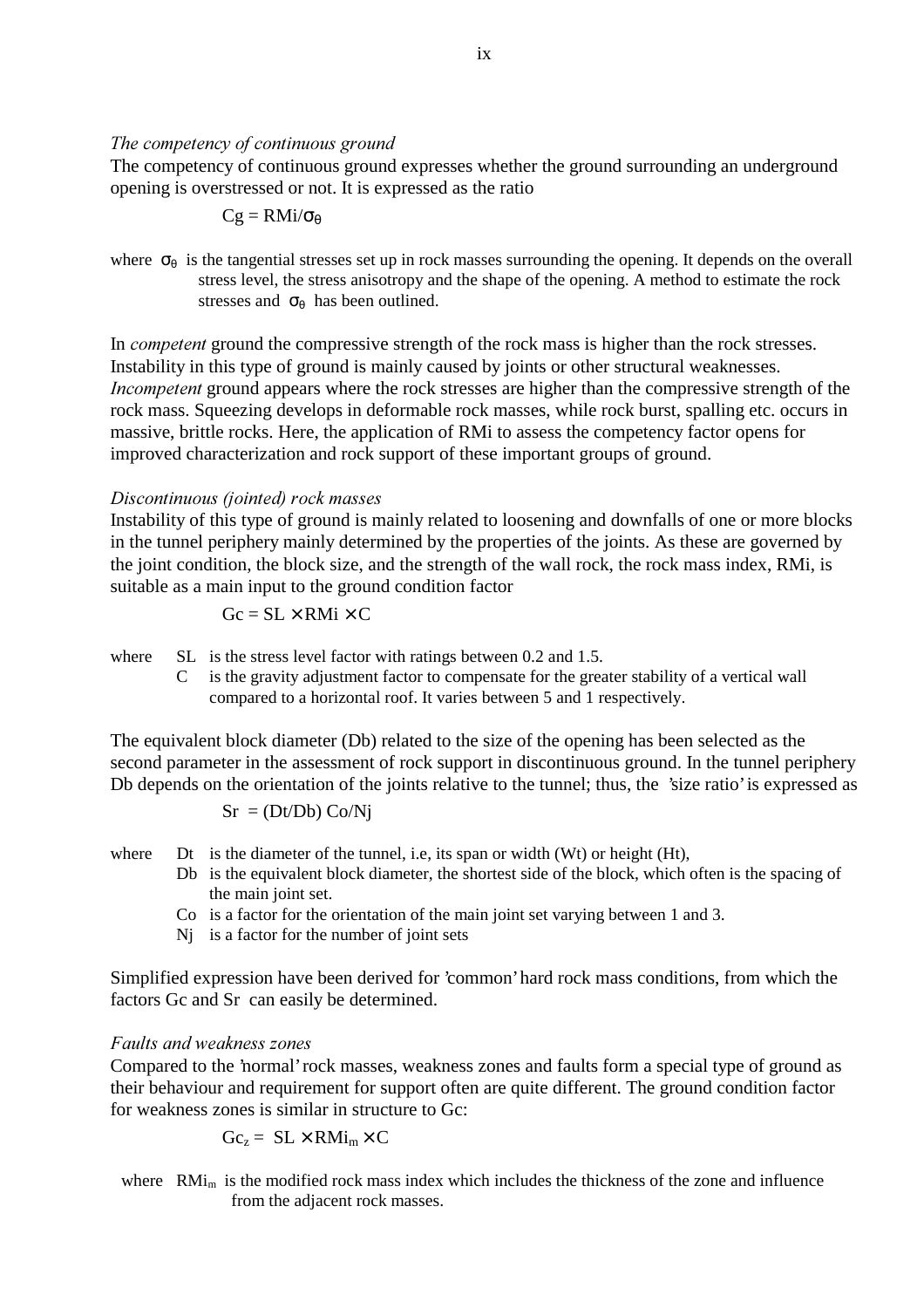Similarly, a size ratio for zones has been selected for weakness zones with width smaller than the tunnel diameter. It is expressed as

> block diameter (or joint spacing)  $S_r = \frac{\text{thickness of zone}}{\text{kI} \cdot \text{min of time (cos 1s)} \times \text{(orientation of zone)}}$

# RMi applied in prediction of the boring rate of TBMs

Full face tunnel boring is highly influenced by the strength of the rock masses. This favours the use of RMi in assessments of TBM penetration rates. Thus, the ground condition for TBMs is characterized by the jointing parameter and the compressive strength of intact rock.

The method using RMi parameters for TBM penetration assessment has been based on the NTH prediction model for TBM excavation.<sup>1</sup> The drilling rate index (DRI) which represents the properties of intact rock, has been replaced by an expression including the uniaxial compressive strength  $(\sigma_c)$ . The following expression has been developed for *massive* rock masses:

$$
k_{eq} = 0.022 \text{ E}^{0.72} \times \sigma_c
$$
 <sup>-0.43</sup>

where E is a factor representing the deformation properties of the rock - varies between 500 and 1000.



Fig. 9 Application of the parameters in RMi in the prediction of TBM boring progress.

 $\overline{a}$ 

In *jointed* rock masses the orientation of the main joint set relative to the tunnel axis and the rock characteristics (E and  $\sigma_c$ ) have been applied in a TBM jointing factor expressed as:

 $1$  Refer to the method published by the Norwegian Institute of Technology (1994): Fullface boring of tunnels (in Norwegian). In PR 1-94, Trondheim Norway, 159 pp. An earlier version of the method has been published in English by Movinkel T. and Johannessen O. (1986): Geologic parameters for hard rock tunnel boring. In Tunnels & Tunnelling, April 1986, pp. 45-48.